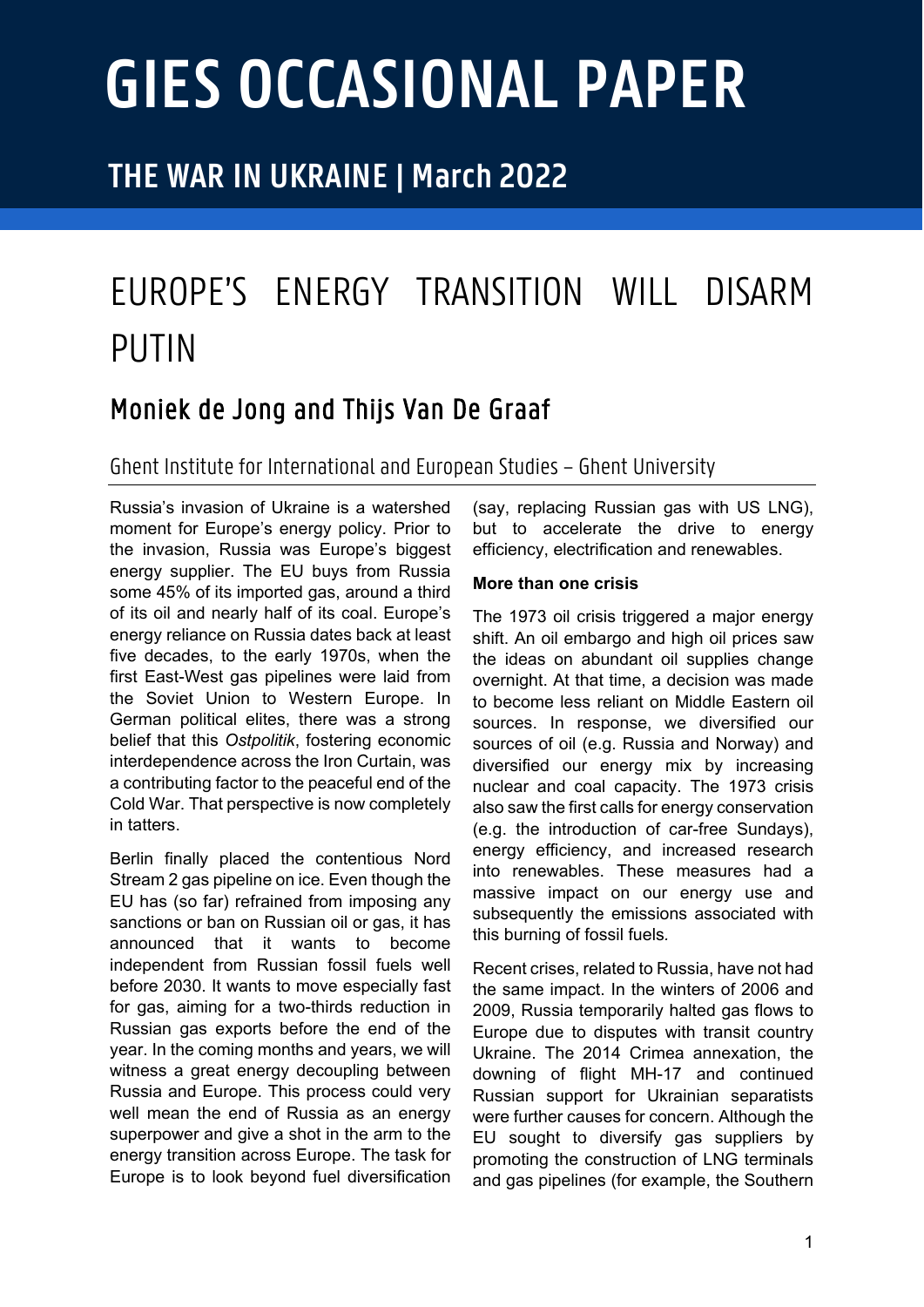Gas Corridor), these diversifications efforts had little impact on the share of Russian gas in Europe. Instead, the share of Russian gas increased from 30% in 2014 to 40% in 2021.

The 2015 Paris Agreement aims to limit global warming to 1.5 degree Celsius. In order to reach that goal, we need to stop burning fossil fuels (oil, gas and coal), as they are responsible for 80% of all the CO2 emissions. This entails that the majority of fossil fuels should be kept in the ground. The urgency of the climate crisis has since become more readily apparent, as extreme weather events become more frequent in Europe and impact Europeans. The 2021 heat waves in the south of Europe have costs lives, and last year's floods in Germany, Belgium and the Netherlands resulted in the loss of life and billions of damages.

The COVID-19 pandemic provided green growth opportunities with the economic downturn and decrease on fossil fuel consumption, but instead economic recovery continued with the use of fossil fuels. The COVID recovery led to high gas and power prices in the months preceding the invasion of Ukraine. This pushed even more European households into energy poverty (in 2021 31 million European lived in energy poverty).

### **A challenging break-up**

Since the start of the war, the International Energy Agency (IEA) has introduced a 10 point plan to reduce European dependency on Russian gas. Additionally, the IEA suggested that an extension of the operation of coal power plants or reopening recently closed coal power plant could also contribute.[1](#page-3-0) The high gas prices and tight energy market have made coal an interesting alternative and substituting gas with coal would be a quickly band-aid for our gas dependency on Russia. Just months earlier, a new commitment was made to phase out coal power. This resurgence of coal is bad news for our climate ambitions and our energy independence. Coal is the most polluting fossil fuels and increased use of coal could lead to more emissions. Additionally, most of our coal imports comes from Russia, so our energy dependency would not change.

There have also been calls to delay the phase-out of nuclear power plants in Germany and Belgium. Germany, which plans to close all of its nuclear power plants by the end of the year, has indicated that regulatory issues prevent it from extending the operational stage of these power plants. In Belgium, a decision was made to delay the phase-out of two of its seven reactors, although many issues remain.

As announced in the REPowerEU plan,<sup>[2](#page-3-1)</sup> the European Union is counting on LNG and non-Russian piped gas to reduce Russian gas imports into the EU with two-thirds by the end of the year, but this might not be the best solution. Berlin has announced the construction of two LNG terminals, has engaged in negotiations with the emir of Qatar to secure LNG imports and signed contracts for blue hydrogen (hydrogen produced from gas). There are many problem with this European plan.[3](#page-3-2) Filling up gas storage will provide security against Russian gas deliveries, but the current high gas prices do not make a commercially sound case to do so. Excess LNG capacity is located in Spain and infrastructure to transport gas from Spain to gas markets such as Germany is limited. LNG provides less dependency on a single supplier than pipelines, but brings with it its own set of problems. Europe would have to compete with other LNG consumers for gas supplies. This would imply that these higher gas prices are here to stay and the risk of gas price fluctuations are taken for granted.

For years, the horrible living and working conditions for foreigners in Qatar has been highlighted in the run-up to the World Cup.<sup>[4](#page-3-3)</sup> and not to forget that Qatar is an authoritarian regime. Europe would also become more vulnerable to the geopolitics of the Strait of Hormuz and the bottleneck that is the Suez Canal, as Qatari LNG would have to pass through both. A similar geopolitical concern can be raised for piped gas from Azerbaijan, which has to transit Turkey. Shifting our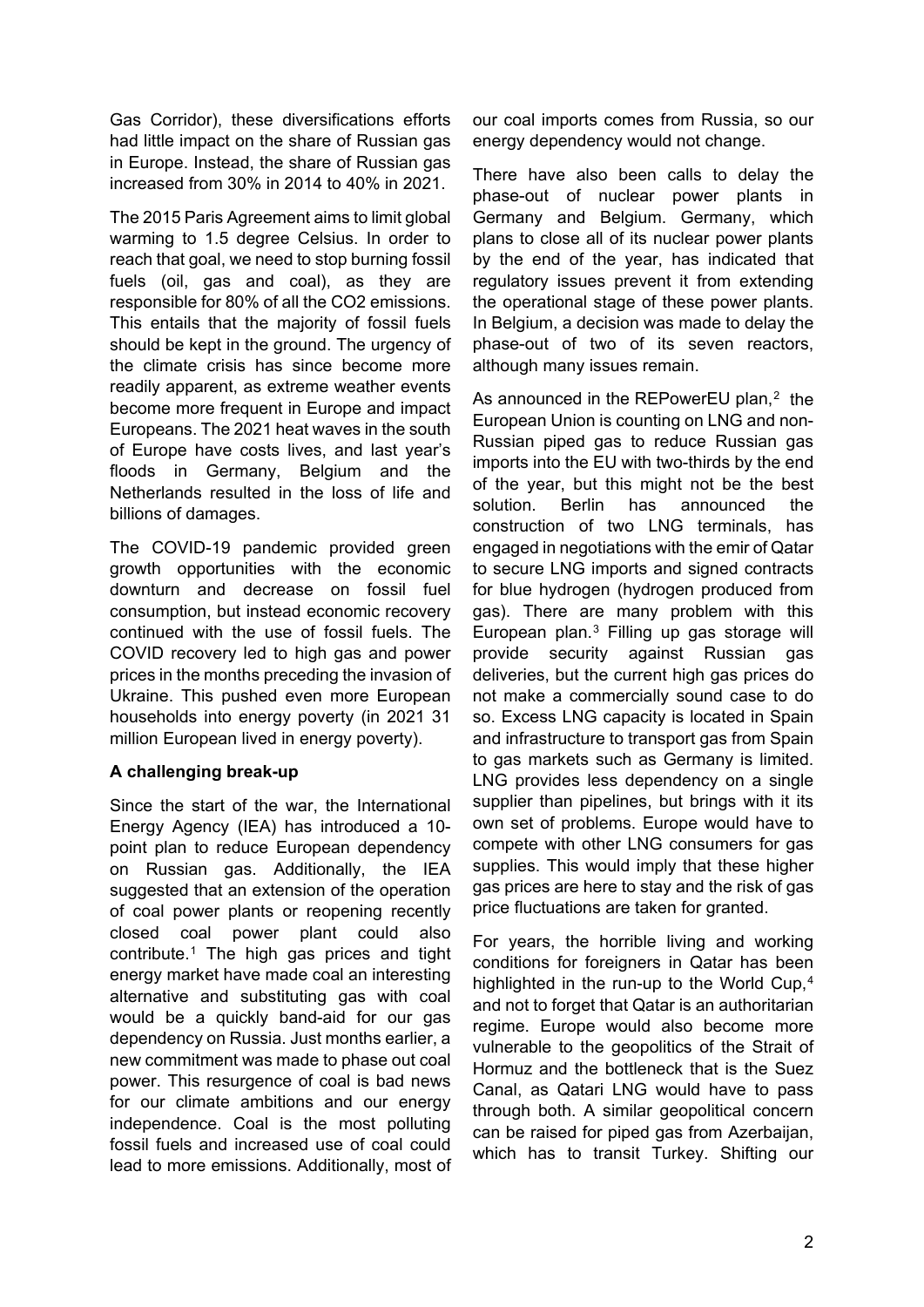energy dependency to these countries would not be an improvement.

Besides human rights and geopolitical considerations, there are also concerns on how this would impact Europe's Green Deal ambitions. The European Green Deal seeks to make Europe the first climate neutral continent by 2050. The building of new LNG terminals and expanding of capacity of pipelines counters this goal and brings risks of carbon lock-in. Carbon lock-in "occurs when fossil fuel-intensive systems perpetuate, delay or prevent the transition to low-carbon alternatives".[5](#page-3-4) Additionally, the production of gas is associated with the releasing of methane, a potent greenhouse gas that contributes 84 times more to global warming than CO2 in the first twenty years after emission. This means that the continued usage of gas has massive impacts on our climate goals. Our shift from piped gas to LNG will contribute to more emissions, as LNG needs to be cooled to minus 160 degree Celsius. Furthermore, US LNG is produced using fracking, a method that pumps a mixture of water, sand and chemicals into rock formations to release gas. This production method has been criticized for its environmental impact and this has also contributed to the lack of fracking in Europe. Despite the risks of earthquakes, the pressure to increase the production from the Groningen gas has been growing.

### **A smart and just transition**

A green transition can help Europe end its fossil fuel dependency and rid it of all the negative externalities that come with fossil fuels. The high energy prices make renewables, such as solar and wind, attractive and more competitive. Renewable energy has low operating costs, as they do not require the input of costly gas, oil or coal. A renewed focus on a green transition is also evident in many European countries, as a surge of investments in clean energy have been announced. Germany, Italy and the Netherlands have proposed the building of new wind turbine farms. Germany committed 200 billion euros to combat climate change.

Germany has also extended deadline for subsidies for new solar panels and France has cut subsidies for gas heaters in an effort to boost heat pumps.

Generating power from domestic sources will also minimize our vulnerability to global energy geopolitics. Europe would become less dependent on other countries and this would increase Europe's strategic autonomy. Although supply and availability concerns can be raised about the need for rare metals for the production of clean energy technology. Compared to conventional energy sources, clean energy require, for example, more copper and zinc and batteries for electric vehicles or storing electricity need cobalt and lithium.[6](#page-3-5) These sources are mostly found outside of the EU and the green transition will create new trade relations. However, the green transition still leads to a system with a decreased role for geopolitics. A supply disruption will not result in immediate shortages. In the future, green hydrogen (hydrogen produced from renewables) will not create similar dependencies as fossil gas does today since green hydrogen is not an energy source; it is an energy carrier, which many countries will be able to produce (including importers).

While these long-term benefits of a green transition are attractive, they do not help us in the short-term with our dependency. Instead, we should be looking at energy consumption and aim to reduce our energy demand by reassessing our behaviour and through energy efficiency. The IEA introduced a 10- point plan to reduce our oil consumption.<sup>[7](#page-3-6)</sup> These measures include the promotion of public transport and lowering the speeding limit (as the Netherlands did a few years ago), but also a reintroduction of car-free Sundays. Gas consumption can be reduced by lowering the thermostat and lowering our usage of hot water (e.g. short showers and more efficient use of washing machines). These measures can have an immediate effect on our energy consumption from Russia, but also provide some much needed financial relieve to households.